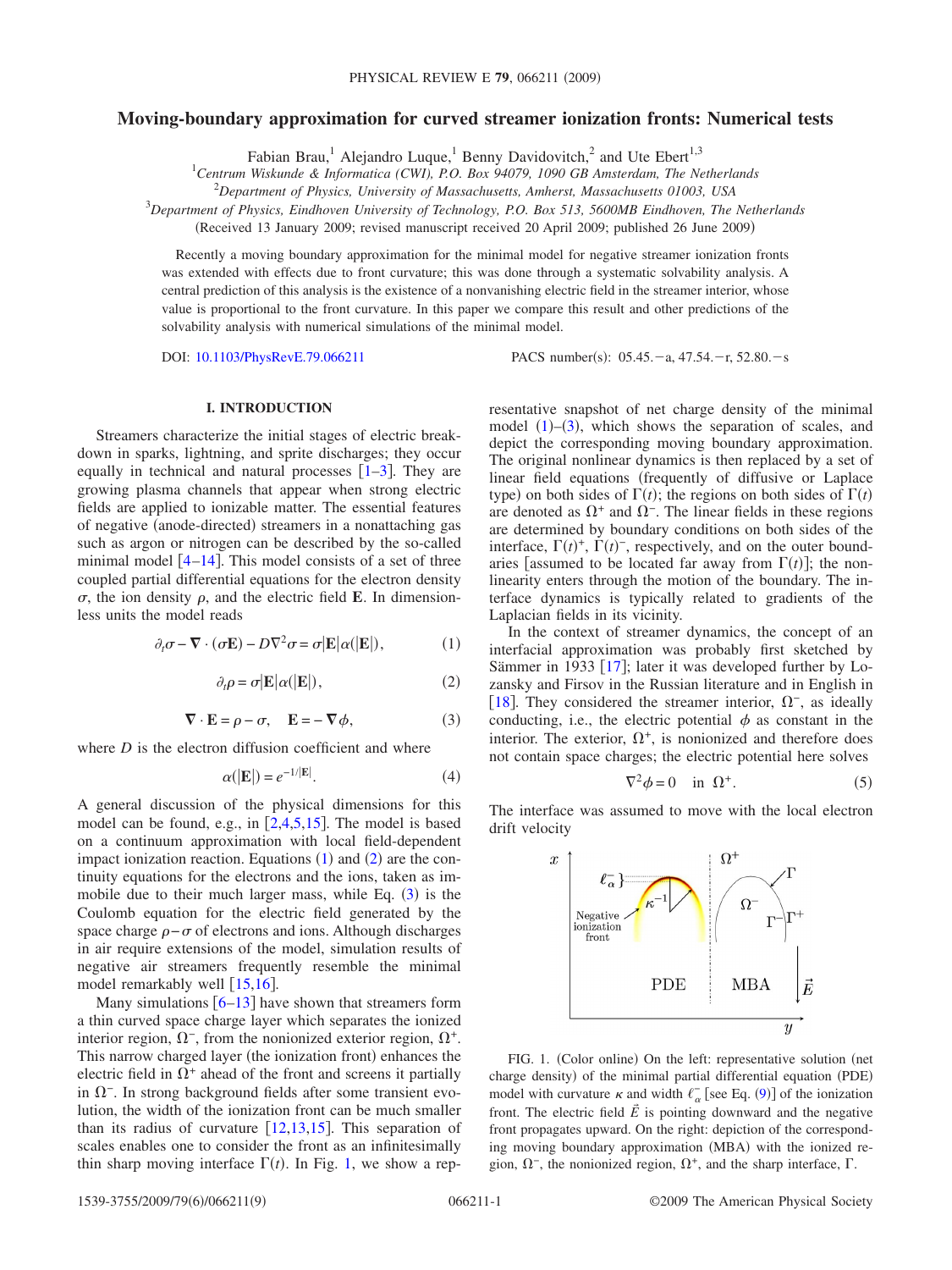$$
\mathbf{v} = \nabla \phi^+.
$$
 (6)

<span id="page-1-7"></span>Hence, superscripts  $\pm$  attached to fields, potential, and densities indicate their limit values as they approach the interface from  $\Omega^+$  and  $\Omega^-$ , respectively. In particular, we denote  $\phi^+ \equiv \phi|_{\Gamma^+}$  and  $\phi^- \equiv \phi|_{\Gamma^-}.$ 

However, this simplest moving boundary approximation is mathematically ill posed; in the context of similar models in fluid dynamics, this is explained, for example, in Ref.  $[19]$  $[19]$  $[19]$ and references therein. To resolve this problem, the boundary condition  $\phi^+$  –  $\phi^-$  =0 was replaced by the regularizing boundary condition

$$
\phi^+ - \phi^- = Q_0(\hat{\mathbf{n}} \cdot \nabla \phi^+) \rightarrow \hat{\mathbf{n}} \cdot \nabla \phi^+, \tag{7}
$$

<span id="page-1-2"></span>where  $\hat{\bf{n}}$  is the unit vector normal to the front pointing toward the nonionized region and  $Q_0(x)$  is given by Eq. ([15](#page-1-1)). This boundary condition was proposed in  $\lceil 20 \rceil$  $\lceil 20 \rceil$  $\lceil 20 \rceil$  and derived in planar front approximation in  $[21]$  $[21]$  $[21]$ . The boundary condition accounts for the finite width of the charged layer that leads to a finite variation in the electric potential across the front. The boundary condition in the limit of large electric fields actually turns out to be identical to the "kinetic undercooling" boundary condition that was applied to crystal growth under certain conditions  $[22,23]$  $[22,23]$  $[22,23]$  $[22,23]$ . Solutions of the model  $(5)-(7)$  $(5)-(7)$  $(5)-(7)$  $(5)-(7)$  $(5)-(7)$  are discussed in  $\lceil 20,24 \rceil$  $\lceil 20,24 \rceil$  $\lceil 20,24 \rceil$  $\lceil 20,24 \rceil$ , and the analysis in  $\lceil 25 \rceil$  $\lceil 25 \rceil$  $\lceil 25 \rceil$  shows that boundary condition ([7](#page-1-2)) indeed regularizes the problem. This moving boundary approximation is compared with solutions of the minimal model  $(1)$  $(1)$  $(1)$ – $(3)$  $(3)$  $(3)$  in [[21](#page-7-15)[,26](#page-8-4)].

In a recent paper  $[27]$  $[27]$  $[27]$ , effects associated with curvature of the front were considered. The moving boundary conditions for a slightly curved front dynamics were systematically derived from the original nonlinear field equations  $(1)$  $(1)$  $(1)$ – $(3)$  $(3)$  $(3)$ , with  $D=0$ , using the following procedure. A perturbation of a planar front is assumed whose curvature in the direction transverse to the front motion is much smaller than the front width,

$$
\epsilon = \ell_{\alpha}^- \kappa \ll 1, \tag{8}
$$

<span id="page-1-10"></span>where  $\ell_{\alpha}^-$  and  $\kappa$  are the width and the curvature of the front, respectively. The width of the front,  $\ell_{\alpha}^-$ , is taken as the decay length in the ionized region of the net charge density of the planar front with  $D=0$  and reads [[27](#page-8-5)]

$$
\ell_{\alpha}^{-}(E^{+}) = \frac{E^{+}}{\sigma^{-}(E^{+})},\tag{9}
$$

<span id="page-1-0"></span>where  $\sigma^-$  is the value of the electron density far behind the planar front whose expression is given by Eq. ([19](#page-1-3)) (see, for example, Refs.  $[5,27,28]$  $[5,27,28]$  $[5,27,28]$  $[5,27,28]$  $[5,27,28]$  and  $E^+$  is the value of the enhanced field in front of the streamer.  $\ell_{\alpha}(E^+)$  is a monotonically decreasing function of  $E^+$  and tends to 1 (in our dimensionless units) for  $E^+ \rightarrow +\infty$ . The computation is carried out in first order in  $\epsilon$ . Solvability analysis is then used to connect the perturbed values of the fields ahead and behind the curved front to derive the moving boundary approximation. Similar to other well-studied problems such as solidification dynamics  $[29,30]$  $[29,30]$  $[29,30]$  $[29,30]$ , this expansion around the planar front solution is asymptotic and does not necessarily converge. However, such a solvability analysis provides a valuable approximation for the nonlinear dynamics of the propagating front as long as  $\epsilon$  remains sufficiently small. Furthermore, notice that such an analysis could not be performed on the streamer model with  $D>0$  as the fronts are pulled [[31](#page-8-9)[–33](#page-8-10)]. However, the leading edge that pulls the front is diffusive, and it is a physically and mathematically meaningful approximation to neglect electron diffusion in strong fields, where electron motion due to drift dominates over the diffusive motion  $[28,34]$  $[28,34]$  $[28,34]$  $[28,34]$ . We will come back to this point below.

The complete model derived in Ref.  $[27]$  $[27]$  $[27]$  reads

$$
\nabla^2 \phi = 0 \quad \text{in } \Omega^+, \tag{10}
$$

$$
\nabla^2 \phi = 0 \quad \text{in } \Omega^-, \tag{11}
$$

<span id="page-1-9"></span><span id="page-1-8"></span><span id="page-1-4"></span>with the moving boundary conditions

$$
\hat{\mathbf{n}} \cdot \nabla \phi^- = Q_2(\hat{\mathbf{n}} \cdot \nabla \phi^+) \kappa, \tag{12}
$$

$$
\phi^+ - \phi^- = Q_0(\hat{\mathbf{n}} \cdot \nabla \phi^+) + Q_1(\hat{\mathbf{n}} \cdot \nabla \phi^+) \kappa, \tag{13}
$$

$$
v_n = \hat{\mathbf{n}} \cdot \nabla \phi^+.
$$
 (14)

<span id="page-1-6"></span><span id="page-1-5"></span>The curvature of the front creates a nonvanishing electric field behind the front [see Eq.  $(12)$  $(12)$  $(12)$ ], and it also adds a term proportional to the curvature to boundary condition  $(7)$  $(7)$  $(7)$  [see Eq.  $(13)$  $(13)$  $(13)$ ]. Equation  $(14)$  $(14)$  $(14)$  is the projection of Eq.  $(6)$  $(6)$  $(6)$  onto the normal on the interface, Eq.  $(10)$  $(10)$  $(10)$  is the unchanged equation [Eq.  $(5)$  $(5)$  $(5)$ ], and Eq.  $(11)$  $(11)$  $(11)$  will be explained below. The coefficients *Qi* depend on the electrostatic field ahead of the front and are given by analytic expressions derived from the planar front solution as follows:

$$
Q_0(y) = \int_0^y dz \frac{y - z}{\rho(z, y)},
$$
\n(15)

<span id="page-1-1"></span>
$$
Q_1(y) = -y \int_0^y dx \frac{(y-x)\alpha(x)}{x\rho(x,y)} \int_0^x dz \frac{(y-z)}{\rho(z,y)^2} - \frac{1}{\sigma^-(y)} \int_0^y dx \frac{(y^2 - x^2)}{x\rho(x,y)^2} [\rho(x,y)y - \sigma^-(y-x)] + \frac{y}{\sigma^-(y)} \int_0^y dx \frac{y-x}{\rho(x,y)} - \frac{y^3}{[\sigma^-(y)]^2},
$$
(16)

$$
Q_2(y) = \frac{y^2}{\sigma^-(y)},\tag{17}
$$

where

$$
\rho(x,y) = \int_{|x|}^{y} d\mu \alpha(\mu), \qquad (18)
$$

$$
\sigma^{-}(y) = \int_0^y d\mu \alpha(\mu), \qquad (19)
$$

<span id="page-1-3"></span>with  $\alpha(x) = e^{-1/x}$ . The quantity  $\rho$  is related to the ion density profile of the uniformly translating planar front solution of the minimal model  $(1)$  $(1)$  $(1)$ – $(3)$  $(3)$  $(3)$  with *D*=0 (see, for example, Refs. [[5](#page-7-5)[,27](#page-8-5)[,28](#page-8-6)]).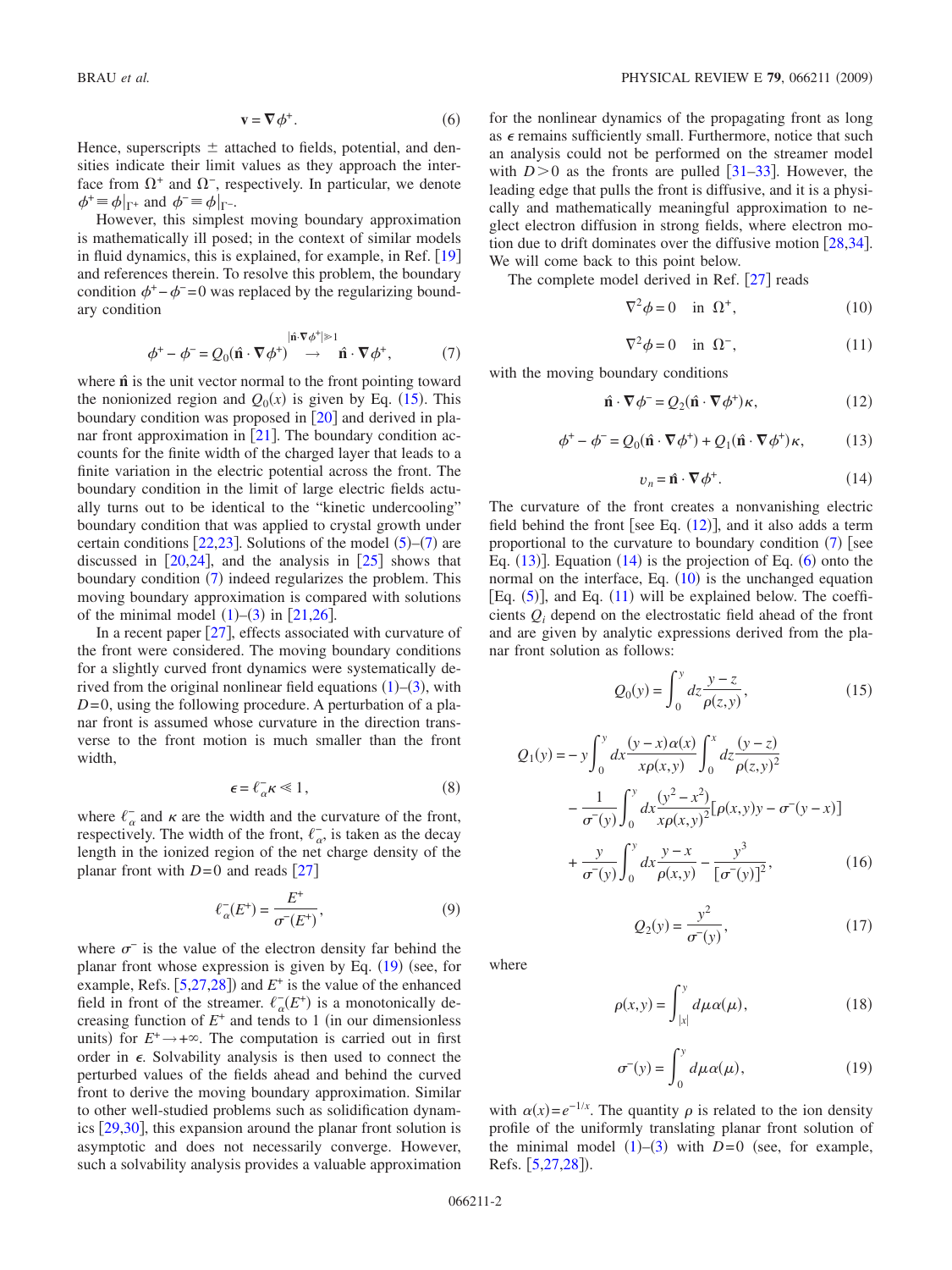Boundary condition  $(12)$  $(12)$  $(12)$  implies that the electric field just behind the ionization front is not completely screened but that it is proportional to the curvature. This implies that the ideal conductivity approximation in the streamer interior  $(\phi=0$  in  $\Omega^-$ ) must be relaxed. In Ref. [[27](#page-8-5)], the streamer interior was therefore approximated by assuming charge neutrality  $(\nabla^2 \phi = 0$  in  $\Omega^-)$ . Consequently, boundary condition  $(12)$  $(12)$  $(12)$  introduces new physics and leads to a new type of moving boundary problem.

The purpose of this work is to study the validity of this moving boundary model and, for the reason just mentioned, especially the validity of boundary condition  $(12)$  $(12)$  $(12)$  by comparing it to numerical solutions of the minimal model  $(1)$  $(1)$  $(1)$ – $(3)$  $(3)$  $(3)$ . However, it should be noticed that the numerical simulations are performed with a nonvanishing electron diffusion coefficient  $D=0.1$  while the moving boundary approximation is derived for  $D=0$ . On a technical level, this cannot be avoided without major efforts. As stated previously (e.g., in  $[28,33]$  $[28,33]$  $[28,33]$  $[28,33]$ ), inclusion of diffusion in the moving boundary approximation creates a leading edge of the ionization front that pulls the front along, relaxes algebraically slowly, and ruins a solvability analysis. On the other hand, precisely this diffusion dominated leading edge makes the front smooth and therefore allows the use of the numerical methods developed in  $\lceil 13 \rceil$  $\lceil 13 \rceil$  $\lceil 13 \rceil$ ; the model with  $D=0$  leads to a discontinuity of the electron density that would require quite different numerical methods. However, the limit of large electric field *E*<sup>+</sup> immediately ahead of the front suppresses the leading edge in a similar manner as the limit of vanishing diffusion  $[5,34,35]$  $[5,34,35]$  $[5,34,35]$  $[5,34,35]$  $[5,34,35]$ . We therefore will see a better agreement between PDE solutions and boundary approximation for larger fields. Furthermore, in this manner we test our boundary conditions on a realistic model and see if our moving boundary model is robust against some changes in the underlying minimal model.

Another relation derived in Ref.  $[27]$  $[27]$  $[27]$ , which does not appear explicitly in the model  $(10)$  $(10)$  $(10)$ – $(14)$  $(14)$  $(14)$ , can also be tested against numerical simulations. This is the curvature correction to the value of the electron density behind the front,

$$
\sigma_{\text{back}} = \sigma^-(\hat{\mathbf{n}} \cdot \nabla \phi^+) + Q_3(\hat{\mathbf{n}} \cdot \nabla \phi^+) \kappa, \tag{20}
$$

<span id="page-2-0"></span>where

$$
Q_3(y) = y \int_0^y dx \frac{(y - x)\alpha(x)}{x\rho(x, y)}.
$$
 (21)

The first term in the right-hand side of Eq. ([20](#page-2-0)),  $\sigma^-(\hat{\mathbf{n}} \cdot \nabla \phi^+)$ , is the contribution to the electron density behind the front obtained from a planar front approximation (see Refs.  $[5,27,28]$  $[5,27,28]$  $[5,27,28]$  $[5,27,28]$  $[5,27,28]$ ), while the second term takes the effects of the curvature of the front into account.

The paper is organized as follows. In Sec. [II,](#page-2-1) we describe the method used for comparing the moving boundary approximation with the simulation data, and in Sec. [III,](#page-5-0) we describe in detail the results of our comparison concerning boundary conditions  $(12)$  $(12)$  $(12)$  and  $(13)$  $(13)$  $(13)$  and also Eq.  $(20)$  $(20)$  $(20)$ .

<span id="page-2-2"></span>

FIG. 2. (Color online) The two axes (solid, red) along which we compare the numerical solutions of the minimal model and the moving boundary approximation. Axis 1 is the symmetry axis of the streamer; it is located at  $y=0$ . Axis 2 intersects with the front at  $y$ = 20 and it is normal to it.

## **II. METHOD FOR COMPARING THE MOVING-BOUNDARY APPROXIMATION WITH SIMULATIONS OF THE MINIMAL MODEL**

<span id="page-2-1"></span>In this section, we test boundary conditions  $(12)$  $(12)$  $(12)$  and  $(13)$  $(13)$  $(13)$ as well as Eq.  $(20)$  $(20)$  $(20)$  against results of simulations of the minimal model  $(1)$  $(1)$  $(1)$ – $(3)$  $(3)$  $(3)$  in two dimensions. The electric field and the electron density behind the front are essentially constant over a significant interval; therefore it is relatively easy to extract their values from simulation data without introducing significant errors. The comparison with predictions of Eqs.  $(12)$  $(12)$  $(12)$  and  $(20)$  $(20)$  $(20)$  allows us to test the model with confidence. In contrast, as explained below, due to some arbitrariness of the precise location of  $\phi^+$  in the simulations and since the potential varies significantly over short distances, the comparison between Eq. ([13](#page-1-5)) and the simulations is not quite conclusive.

In order to test our boundary conditions, we need to evaluate the profiles of the net charge density, the electric field and potential, and the electron density along some given axis of the two-dimensional simulated streamer. In this paper we consider a streamer that evolves from initial conditions with a mirror symmetry *y*→−*y*. We perform our analysis along two axes. The first axis is chosen to be the symmetry axis of the streamer located at  $y=0$ . The second axis is normal to the front and intersects with it at *y*= 20; both axes are illustrated in Fig. [2.](#page-2-2)

#### **A. Numerical simulations**

The minimal PDE model  $(1)$  $(1)$  $(1)$ – $(3)$  $(3)$  $(3)$  with *D*=0.1 [[2,](#page-7-4)[4,](#page-7-2)[5](#page-7-5)] is solved numerically in two dimensions on adaptively refined comoving grids with a second-order explicit Runge-Kutta time integration. The algorithm is described in detail in Ref. [[13](#page-7-9)] for three-dimensional cylindrically symmetrical geometries. It is trivially adapted to planar two-dimensional systems, as previously discussed in Refs.  $[21,26]$  $[21,26]$  $[21,26]$  $[21,26]$ . The highest spatial resolution in the area around the streamer head was  $\Delta x = \Delta y = 1/4$  for all simulations. The simulation domain was 0≤x≤2048 and -1024≤y≤1024. The initial conditions were an electrically neutral Gaussian seed  $\sigma(t=0) = \rho(t=0)$  $=$ *A* exp[ $-(x^2 + y^2)/w^2$ ] of width *w*=16 and height *A*=2.4  $\times 10^{-5}$ . We used four different values for the background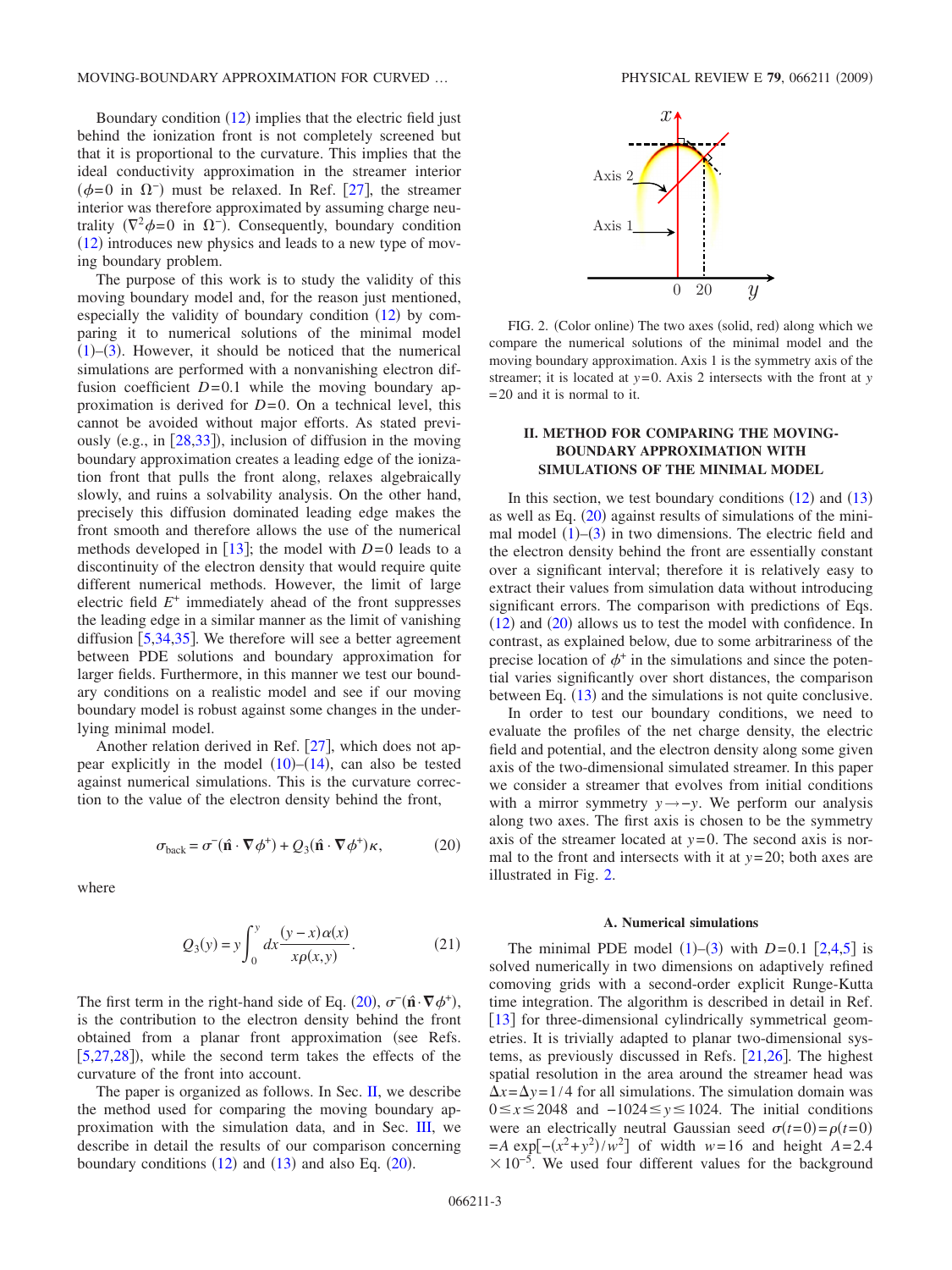<span id="page-3-1"></span>

FIG. 3. (Color online) Profiles of the electric potential and of the negative net charge density along the symmetry axis,  $y=0$ , for  $E_\infty$  $=$  -0.5 and  $t = 490$ [ln( $t$ ) = 2.69]. The linear regression for the linear part of the potential is also plotted. The slope of this linear part corresponds to the electric behind the front,  $E^{-(\text{sim})}$ . The difference between the simulated value of the potential at  $x=0$  and the value of the extrapolation of the linear part at the same location gives the jump in the electric potential.

electric field applied between the electrodes, namely, *E*  $=-0.5, -1, -1.5,$  and  $-2$ . The simulations are the same as in [[21](#page-7-15)]; for the actual density and field configurations, we refer to the figures in that paper. Notice that the simulations start at *t*= 0 but the comparisons between the numerical results and the predictions of the moving boundary approximation are performed from a time *t* such as the streamer is actually formed, i.e., after the avalanche regime.

## **B. Extracting relevant quantities from the simulation data**

<span id="page-3-3"></span>For each value of  $E_{\infty}$ , we collected at constant time steps, up to the time of branching, the values of the curvature of the front, of the enhanced electric field (defined as the maximum of the electric field along the axis where the analysis is performed) and the profiles of the electric potential and electron density. These are the ingredients of boundary conditions  $(12)$  $(12)$  $(12)$  and  $(13)$  $(13)$  $(13)$  and of Eq.  $(20)$  $(20)$  $(20)$  that we test in this paper.

To test both relations  $(12)$  $(12)$  $(12)$  and  $(13)$  $(13)$  $(13)$  using a unique procedure, we consider Eq.  $(128)$  in Ref.  $[27]$  $[27]$  $[27]$  (with the leading contribution of the planar front added),

$$
\phi(0) - \phi(x) = Q_0(E^+) + Q_1(E^+) \kappa - Q_2(E^+) \kappa x, \qquad (22)
$$

<span id="page-3-0"></span>where  $|x| \geq \ell_{\alpha}$  and where *x*=0 corresponds to the position of the tip of the front, i.e., to the position of the discontinuity line  $\Gamma(t)$ . This equation predicts that the correction to the potential profile due to curvature is a linear function of the variable *x* behind the front in an intermediate region between the inner region and the outer region [[27](#page-8-5)]. The slope  $Q_2(E^+) \kappa$ of linear curve  $(22)$  $(22)$  $(22)$  (indicated with linear regression in Fig. [3](#page-3-1)) should be identical to the electric field *E*<sup>−</sup> behind the front through boundary condition  $(12)$  $(12)$  $(12)$ ; therefore this procedure tests the boundary condition directly. Equation  $(22)$  $(22)$  $(22)$  can also be used to test relation  $(13)$  $(13)$  $(13)$ . Here the position  $x=0$  where the

potential  $\phi(0)$  is evaluated has to be fixed; it is taken as the location of the maximum of the negative net charge density, while  $E^+$  is identified with the maximum of the electric field along the axis along which the analysis is performed (see Fig. [2](#page-2-2)). The linear regression of the potential,  $\phi_{lin}$ , is then extrapolated up to the tip of the front  $(x=0)$  and the difference between this value obtained for the potential,  $\phi_{lin}(0)$ , and the value of the potential obtained from the simulation at  $x=0, \phi(0)$ , is compared. Indeed we have

$$
\phi(0) - \phi_{\text{lin}}(0) = Q_0(E^+) + Q_1(E^+) \kappa, \tag{23}
$$

<span id="page-3-2"></span>where  $\phi(0)$  can be measured from the simulated potential and  $\phi_{\text{lin}}(0)$  is obtained from the linear regression; the procedure is illustrated for  $E_{\infty} = -0.5$  and  $t = 490 \left[ \ln(t) = 2.69 \right]$  in Fig. [3.](#page-3-1) We then can compare the simulated potential jump with the theoretical value on the right-hand side of Eq.  $(23)$  $(23)$  $(23)$ , which corresponds to boundary condition  $(13)$  $(13)$  $(13)$ .

In order to compute the curvature of the ionization front, we need to define a one-dimensional curve from the diffuse two-dimensional front. For this purpose, we use the following procedure. Let the streamer propagate along the *x* axis, *y* being the transverse axis. For a given value of *x*, we locate the position of the maximum of the net charge density along the *y* axis to get two points (due to mirror symmetry) of the one-dimensional curve. We repeat the procedure for each value  $x$  along the streamer length to get the complete onedimensional curve:  $y(x)$  indicates the position of the maximal charge density for every *x*. The same procedure was used previously in Ref. [[26](#page-8-4)]. We estimate the curvature  $\kappa$  of the front by fitting the section of the curve  $y(x)$  around a point  $[x_0, y_0 = y(x_0)]$  with a polynomial  $x - x_0 = a(y - y_0)^2 + b(y - y_0)$  $+O(y^3)$  and using the standard expression  $\kappa = |2a/(1$  $+b^2)^{3/2}$ .

The enhanced field  $E^{+(sim)}$  is identified with the maximum of the absolute value of the electric field in the simulations along the axis used to perform the analysis  $[axis 1 or 2 (see$  $Fig. 2].$  $Fig. 2].$  $Fig. 2].$ 

The extraction of  $E^-$  from the simulations,  $E^{-(\text{sim})}$ , is obtained from the profile of the electric potential along the axis 1 or 2 as already explained above (see also Fig. [3](#page-3-1)), while its value, obtained within the moving boundary approximation,  $E^{-\text{(MBA)}}$ , is computed using Eq. ([12](#page-1-4)).

The potential behind the front,  $\phi^-$ , is obtained together with  $E^{-\text{(sim)}}$  since the latter is given by the slope of the linear part of the simulated potential behind the front while the former is given by the intersection of the linear regression with the position of the tip of the front [the position of the discontinuity line  $\Gamma(t)$  that here was chosen to be the maximum of the net charge density.

The potential ahead of the front,  $\phi^+$ , is identified with the value of the potential at the location of the maximum of the net charge density. We also report later in Fig. [9](#page-6-0) the values of the potential at two grid points on our finest grid, adjacent to the location chosen to be the discontinuity line,  $\Gamma(t)$ , of the front.

The electron density behind the negative front,  $\sigma_{\text{back}}^{(\text{sim})}$ , is obtained from the simulations as  $\sigma_{\text{back}} = \frac{1}{2} [\sigma(x_{\text{back}}) + \sigma(x_{\text{end}})],$ where  $x<sub>back</sub>$  is the position where the net charge density vanishes. Such point must exist since we start with a neutral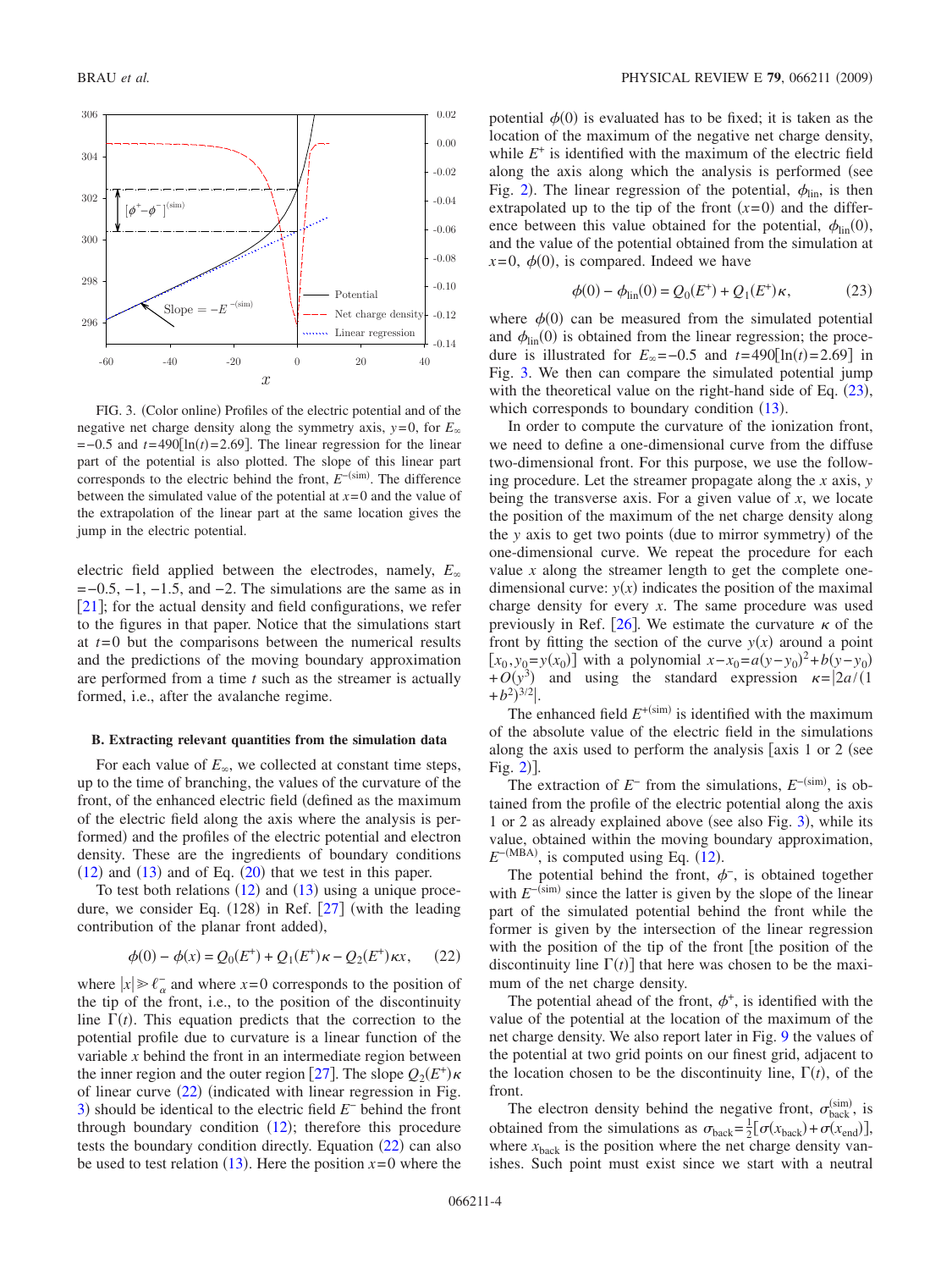<span id="page-4-0"></span>

FIG. 4. (Color online) Electron and net charge density profiles for  $E_\infty$  = -0.5 and *t*=490[ln(*t*) = 2.69]. The position of the maximum of the negative net charge density,  $x_{\text{max}}$ , and the positions where the charge density vanishes,  $x_{\text{back}}$  and  $x_{\text{end}}$  (see text), are also indicated. The distance *d* is equal to  $x_{\text{max}} - x_{\text{back}}$ .

seed between the electrodes and thus when the streamer forms, positive and negative net charge densities form at the streamer edges and, consequently, the charge density vanishes somewhere in between. The abscissa  $x_{end}$  is defined as  $x_{\text{end}} = x_{\text{max}} - 2(x_{\text{max}} - x_{\text{back}})$ , where  $x_{\text{max}}$  is the position of the maximum of the net charge density (see Fig. [4](#page-4-0)). The quantity  $\sigma(x_{\text{end}})$  [ $\sigma(x_{\text{back}})$ ] is then the lower (upper) end of the error bars on the value of the electron density behind the negative front. This procedure gives an estimation of the interval of variation in  $\sigma$  behind the front. In Fig. [4,](#page-4-0) we illustrate the procedure for  $E_{\infty} = -0.5$  at time  $t = 490 \text{[ln}(t) = 2.69 \text{]}$ .

The main source of errors in extracting the relevant quantities from the simulation data are the diffusive nature of the simulated front and hence the nonuniqueness in identifying the interface  $\Gamma(t)$ . This uncertainty has no influence on the extraction of the quantities  $E^{-\text{(sim)}}$  and  $\sigma_{\text{back}}^{\text{(sim)}}$  from the simulation data since those quantities are evaluated far enough behind the front where they are essentially constant. The error on the slope of the linear part of the potential behind the front, which gives  $E^{-(\text{sim})}$ , is negligible for our purpose. The interval  $[x_{\text{end}}^{\text{max}}$ ,  $x_{\text{back}}^{\text{back}}$  where we chose to measure  $\sigma_{\text{back}}^{\text{(sim)}}$  is, of course, somewhat arbitrary, but since the electron density is essentially constant behind the front, another procedure would give equivalent results; only the size of the error bars could be slightly different. Consequently the errors on these two quantities are well controlled. The errors for the extracted value  $E^{+(\text{sim})}$  are also negligible for our purpose since this quantity is evaluated on the finest grid  $(\Delta x = \Delta y = 1/4)$ used in the simulations. However, the uncertainty about the exact position of  $\Gamma(t)$  affects the extraction of  $\phi^+$  and  $\phi^-$ . Indeed, the location where we chose to evaluate  $\phi^+$  and  $\phi^$ on the potential profile is rather arbitrary. Moreover, the potential and the linear regression vary significantly over short distances as shown in Fig. [3.](#page-3-1) Consequently, the uncertainty of the location of  $\phi^+$  (and thus of  $\phi^-$ ) directly influences the results of the comparison between the moving boundary approximation and simulations. However, as explained in Sec. [III C,](#page-5-1) the value  $[\phi^+ - \phi^-]^{(\text{sim})}$  extracted from the simulation

<span id="page-4-1"></span>

FIG. 5. (Color online) Top: evolution of the absolute value of the maximum of the electric field along the symmetry axis,  $y=0$ , as a function of time for four values of the background electric field  $E_{\infty}$  (B.E.F. on the figure). Middle: evolution of the curvature of the tip of the front as a function of time for the same values of  $E_\infty$ . Bottom:  $\epsilon$  as a function of time for the same values of  $E_{\infty}$ .

data using the procedure described above is an upper bound on the actual value of the potential jump.

#### **C. Influence of the background electric field**

We expect that the simulation results are better approximated by the moving boundary approximation  $(12)$  $(12)$  $(12)$ ,  $(13)$  $(13)$  $(13)$ , and ([20](#page-2-0)) when the background electric field,  $E_{\infty}$ , is large enough. This is so since, as mentioned above, our boundary conditions are derived in the regime  $\ell_{\alpha}^- \kappa \ll 1$ . Formula ([9](#page-1-0)) and simulations indicate that the width of the front is controlled by the value of the enhanced field at the tip of the streamer. Formula ([9](#page-1-0)) derived for planar fronts catches qualitatively the evolution of the front width for a planar interface: the width decreases when the enhanced field increases. Moreover, we notice that in the present simulations (in two dimensions and in a homogeneous electric field) after some initial transients, the value of the enhanced electric field, up to the time of branching, in good approximation is given by (see Fig.  $5$ )

$$
|E^+| = 2|E_{\infty}| + \text{small corrections.} \tag{24}
$$

<span id="page-4-2"></span>Consequently, the width of the front is controlled essentially by the background electric field (plus some corrections) and thus for low  $E_{\infty}$ , where the front width  $\ell_{\alpha}^-$  diverges, one can expect that boundary conditions  $(12)$  $(12)$  $(12)$  and  $(13)$  $(13)$  $(13)$  and Eq.  $(20)$  $(20)$  $(20)$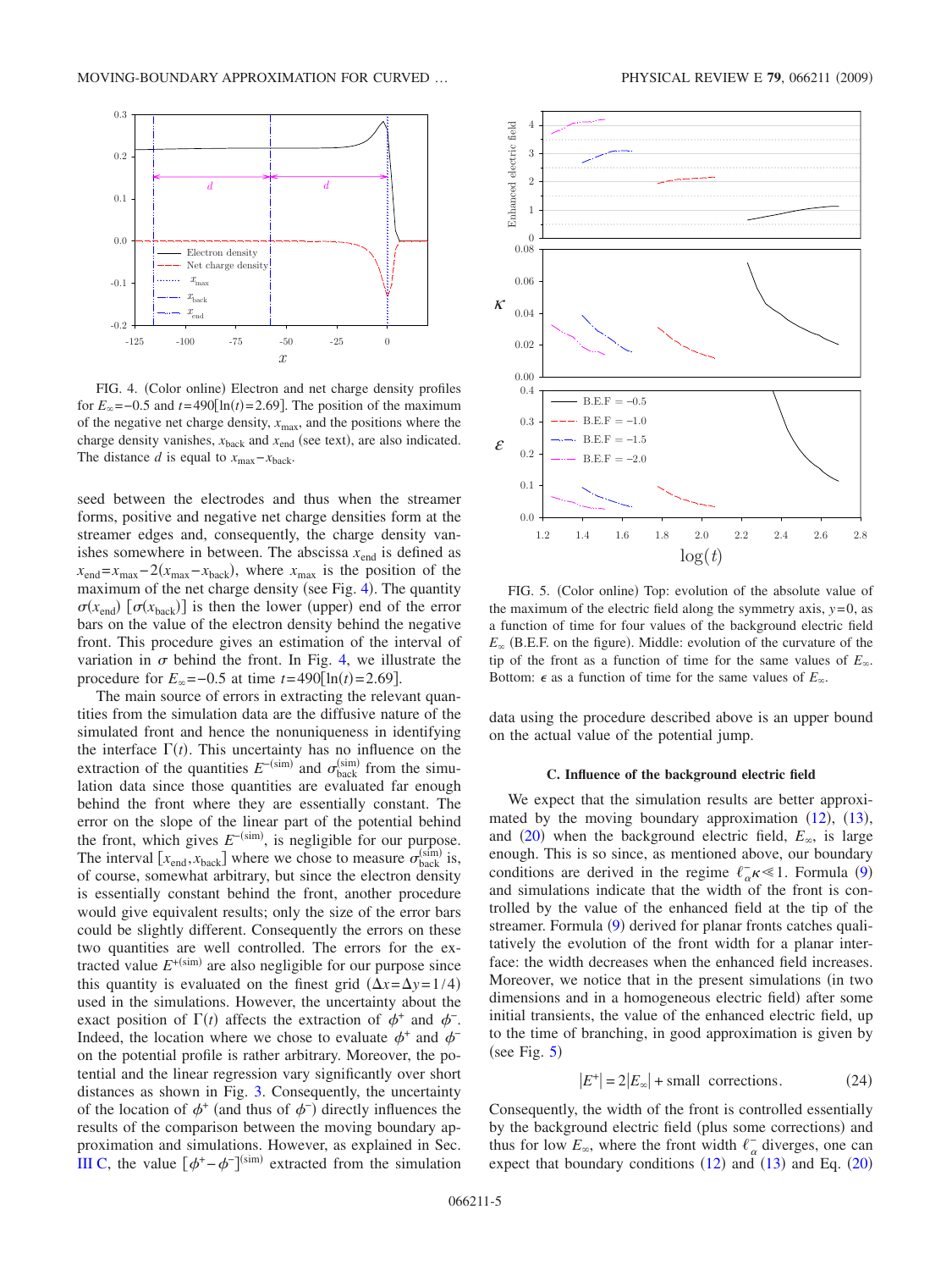<span id="page-5-2"></span>

FIG. 6. (Color online) Comparison between the simulated electric field behind negative ionization fronts,  $E^{-\text{(sim)}}$ , and the values,  $E^{-\text{(MBA)}}$ , computed with boundary condition ([12](#page-1-4)) using curvature and enhanced field,  $E^+$ , from the simulations. The comparison is performed for four values of the background electric field (B.E.F. in the figure) and along the symmetry axis of the streamer.

will not approximate the simulations very well. We will show below, however, that for  $|E_{\infty}| \geq 1$ , our analytical approximation for the value of the electric field behind the front fits the simulations very well.

For sufficiently large  $|E_{\infty}|$ , we expect that relations ([12](#page-1-4)),  $(13)$  $(13)$  $(13)$ , and  $(20)$  $(20)$  $(20)$  approximate the simulations well, and we also expect that the approximation improves with time. Indeed, starting from the initial neutral seed, first an interfacial layer forms and then the value of the enhanced field grows and approaches a plateau value given by Eq.  $(24)$  $(24)$  $(24)$ . From Eq.  $(9)$  $(9)$  $(9)$ , this also means that the width of the front decreases during this time. On the other hand, during this process, the curva-ture of the front also decreases (see Fig. [5](#page-4-1)). Consequently, for a given  $E_{\infty}$ , the product  $\ell_{\alpha}^- \kappa$  decreases during the evolu-tion of the streamer (see Fig. [5](#page-4-1)). Consequently, since our boundary conditions are derived for  $\ell_{\alpha}^- \kappa \ll 1$ , we expect better agreement between the moving boundary approximation and simulations for time and background electric fields large enough.

This discussion is summarized in the lower panel of Fig. [5,](#page-4-1) where we show that  $\epsilon = \ell_{\alpha}^- \kappa$  is a decreasing function of time and of  $E_{\infty}$ .

### **III. RESULTS OF THE COMPARISON**

#### **A. Testing the boundary condition for** *E***<sup>−</sup>**

<span id="page-5-0"></span>Following the procedures described in Sec. [II B,](#page-3-3) we extracted the values of  $E^{-\text{(sim)}}$  from the simulations for four background electric fields:  $E_{\infty}$  = −0.5, −1.0, −1.5, and −2.0. These values are then compared with the values,  $E^{-(MBA)}$ , predicted by Eq. ([12](#page-1-4)) where the curvature,  $\kappa$ , and the enhanced field,  $E^+$ , are also obtained from the simulations. The results are compared in Fig. [6](#page-5-2) for the analysis along the symmetry axis of the streamer (axis 1) and in the top panel of Fig. [10](#page-7-16) for the analysis along axis 2. The error bars of  $E^{-\text{(sim)}}$  are too small to be visible in the figure.

The agreement between the simulations and the moving boundary approximation is rather remarkable except for *E* =−0.5. For this case, the relative errors are always larger than 65%, while for larger background field the errors stay always below 10–12 %. In order to understand why the agreement is less good for  $E_\infty = -0.5$ , we compute  $\epsilon$  from Eq. ([8](#page-1-10)). Indeed, we recall that the moving boundary approximation was derived through first-order perturbation theory in  $\epsilon$ . However, the theory, being linear in  $\epsilon$ , does not provide an estimation for how small  $\epsilon$  should be. Figure [5](#page-4-1) shows that for  $E_{\infty}$ =–0.5, the value of  $\epsilon$  stays always above 0.1. Actually from that figure, we can infer that for  $\epsilon \leq 0.05$ , boundary condition  $(12)$  $(12)$  $(12)$  is accurate within 5% or less.

However, at first sight,  $\epsilon$  seems not to be the only control parameter. Indeed, for  $E_{\infty} = -1.5$  and  $t = 25[\ln(t) = 1.40]$ , we read from Fig. [5](#page-4-1) that  $\epsilon \approx 0.10$  and we find that the relative error for  $E^-$  is about 11% (see Fig. [6](#page-5-2)), while for  $E_{\infty}$ =-0.5 and  $t = 490 \left[ \ln(t) = 2.69 \right]$ , we find that  $\epsilon \approx 0.11$  and that the relative error is about 84%. This means that for the same value of  $\epsilon$  we get quite different relative errors for the values of the electric field behind the negative front. However for such a value of  $\epsilon$ , second-order terms, neglected in the derivation of the moving boundary approximation  $(10)$  $(10)$  $(10)$ – $(14)$  $(14)$  $(14)$  (see Ref. [[27](#page-8-5)]), could still play a role. For example, a coefficient associated with  $\epsilon^2$ , which would decrease fast enough with an increase in the enhanced field, may explain why secondorder terms are, in this situation, negligible for larger fields while they still play some role for weaker ones. Secondorder terms could also depend more significantly on the geometry of the streamer by involving a tangential derivative of the curvature. However, without deriving the second-order theory, we cannot draw definitive conclusions on this particular issue.

### **B.** Testing the relation for  $\sigma_{\text{back}}$

Using the procedure described in Sec. [II B,](#page-3-3) we estimated the values of  $\sigma_{\text{back}}^{(\text{sim})}$  from the simulations for the same four background electric fields. These values are then compared with the values,  $\sigma_{\text{back}}^{(\text{MBA})}$ , predicted by Eq. ([20](#page-2-0)). The results are compared in Fig. [7](#page-6-1) when the analysis is performed along axis 1 and in the middle panel of Fig. [10](#page-7-16) when the analysis is performed along axis 2.

The simulation values and those of the moving boundary approximation agree rather well. However, the value of  $\sigma_{\text{back}}^{\text{(sim)}}$ is slightly underestimated in larger fields. Nevertheless, for  $\epsilon \le 0.05$ , the relative errors are about 10% or less. Moreover, the curvature correction improves the approximation of the electron density behind the front since the additional term is positive [see Eq.  $(20)$  $(20)$  $(20)$ ]. In Fig. [8,](#page-6-2) we compare the effects of the curvature correction for  $E_\infty = -1.0$ .

### **C.** Testing the boundary condition for  $\phi^+ - \phi^-$

<span id="page-5-1"></span>Following the procedures described in Sec. [II B,](#page-3-3) we estimated the values of  $[\phi^+ - \phi^-]^{(\text{sim})}$  from the simulations for the same four background electric fields. These values are then compared with the values,  $[\phi^+ - \phi^-]^{(MBA)}$ , predicted by Eq.  $(13)$  $(13)$  $(13)$  [or equivalently Eq.  $(23)$  $(23)$  $(23)$ ]. The results are compared in Fig. [9](#page-6-0) when the analysis is performed along axis 1 and in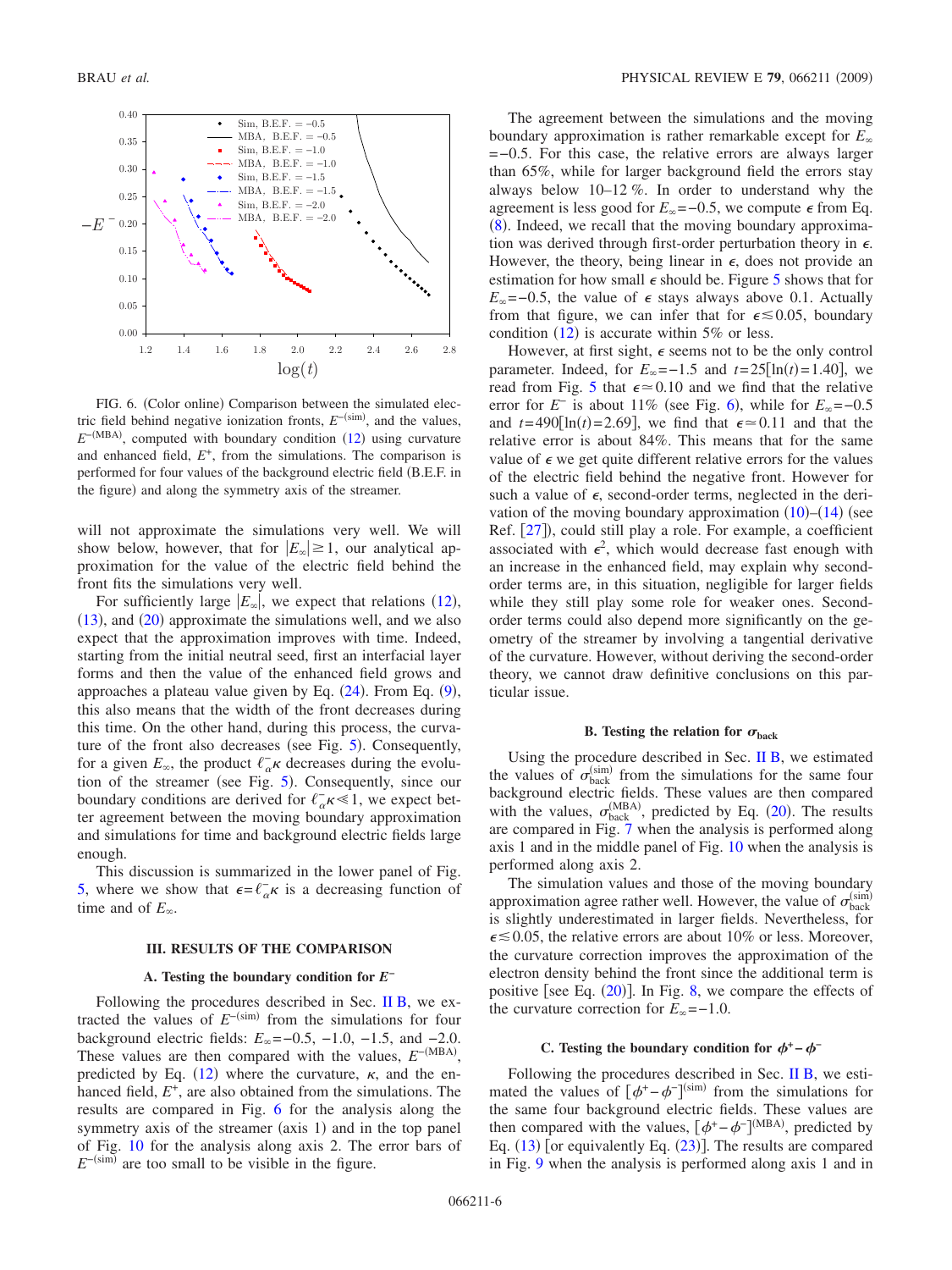<span id="page-6-1"></span>

FIG. 7. (Color online) Comparison between the value of the simulated electron densities behind the front,  $\sigma_{\text{back}}^{(\text{sim})}$ , and the values,  $\sigma_{\text{back}}^{(\text{MBA})}$ , computed with Eq. ([20](#page-2-0)) using curvature and enhanced field, *E*+, of the simulations. This comparison is performed for four values of the background electric field (B.E.F. in the figure) and along the symmetry axis of the streamer. The error bars are explained in the text.

the bottom panel of Fig. [10](#page-7-16) when the analysis is performed along axis 2. The lower (upper) end of the error bars for the simulation results corresponds to the value of the potential at the grid point just before (after) the position of the maximum of the net charge density on our finest grid. The size of the error bars indicates clearly that indeed the potential varies significantly over quite short distances.

The agreement between the simulation results and the moving boundary approximation for the potential gap Eq.  $(13)$  $(13)$  $(13)$ ] is less satisfactory than the excellent agreement demonstrated above for the electric field and charge density Eqs. ([12](#page-1-4)) and ([20](#page-2-0))]. Indeed, for  $\epsilon \le 0.05$ , the relative error is about 20% or less while for  $E^-$  and the same values of  $\epsilon$ , the relative error was about 5% or less. One reason could simply

<span id="page-6-2"></span>

FIG. 8. (Color online) Comparison between the values of the simulated electron density behind the front,  $\sigma_{\text{bg}c}^{(\text{sim})}$ , the values,  $\sigma_{\text{back}}^{(\text{MBA})}$ , computed with Eq. ([20](#page-2-0)), and the values,  $\sigma_{\text{back}}^{(\text{MBA})}$ , computed with  $\kappa = 0$ . This comparison is performed for  $E_{\infty} = -1.0$  and along the symmetry axis of the streamer.

<span id="page-6-0"></span>

FIG. 9. (Color online) Comparison between the jump of the electric potential across the interface from simulations,  $\phi^+$  $-\phi^{-}$ ]<sup>(sim)</sup>, and the values,  $[\phi^+ - \phi^-]^{(MBA)}$ , computed with boundary condition  $(13)$  $(13)$  $(13)$  where the curvature and the enhanced field,  $E^+$ , are also obtained from the simulations. This comparison is performed for four values of the background electric field (B.E.F. in the figure) and along the symmetry axis of the streamer.

be that the moving boundary approximation works less well for the jump of the electric potential than for *E*−, perhaps due to corrections associated with higher order terms in  $\epsilon$ . However, another reason is certainly that in this analysis there is one arbitrariness: the precise location for evaluation of  $\phi^+$ . Indeed, as already mentioned above, we choose the location of  $\phi^+$  as the location of the maximum of the negative net charge density. Even if this is a rather natural choice, the actual position of  $\phi^+$ , assumed by the moving boundary approach, could be different. However, because the potential varies significantly over short distances (see Fig.  $3$  and the size of the error bars on Figs.  $9$  and  $10$ ), the arbitrariness of the location of  $\phi^+$  has certainly a direct influence on the comparison between the moving boundary approximation and the simulations. For example, another possible location for  $\phi^+$  could be the place,  $\bar{x}$ , such that the amount of negative charge on  $x \leq \overline{x}$  equals the amount of negative charge on *x*  $\frac{\partial \overline{x}}{\partial x}$ . Since the profile of the net charge density is asymmetric with respect to the position of the maximum (see Fig. [3](#page-3-1)),  $\bar{x}$ would be located before the position of the maximum  $(\bar{x})$  $\langle x_{\text{max}} \rangle$  and the jump of the electric potential extracted from the data would be smaller since the potential and its linear regression are increasing functions of *x*. Consequently, the quantity  $[\phi^+ - \phi^-]^{(\text{sim})}$  extracted from the data using our procedure is actually an upper bound on the potential jump assumed in the moving boundary approach.

### **IV. CONCLUSIONS**

In this paper, we have tested the recently derived moving boundary approximation  $\lceil 27 \rceil$  $\lceil 27 \rceil$  $\lceil 27 \rceil$  for negative ionization fronts on simulations of the minimal model  $(1)$  $(1)$  $(1)$ – $(3)$  $(3)$  $(3)$ .

Our analysis confirmed the validity of two out of the three moving boundary conditions derived in  $[27]$  $[27]$  $[27]$ , pertaining to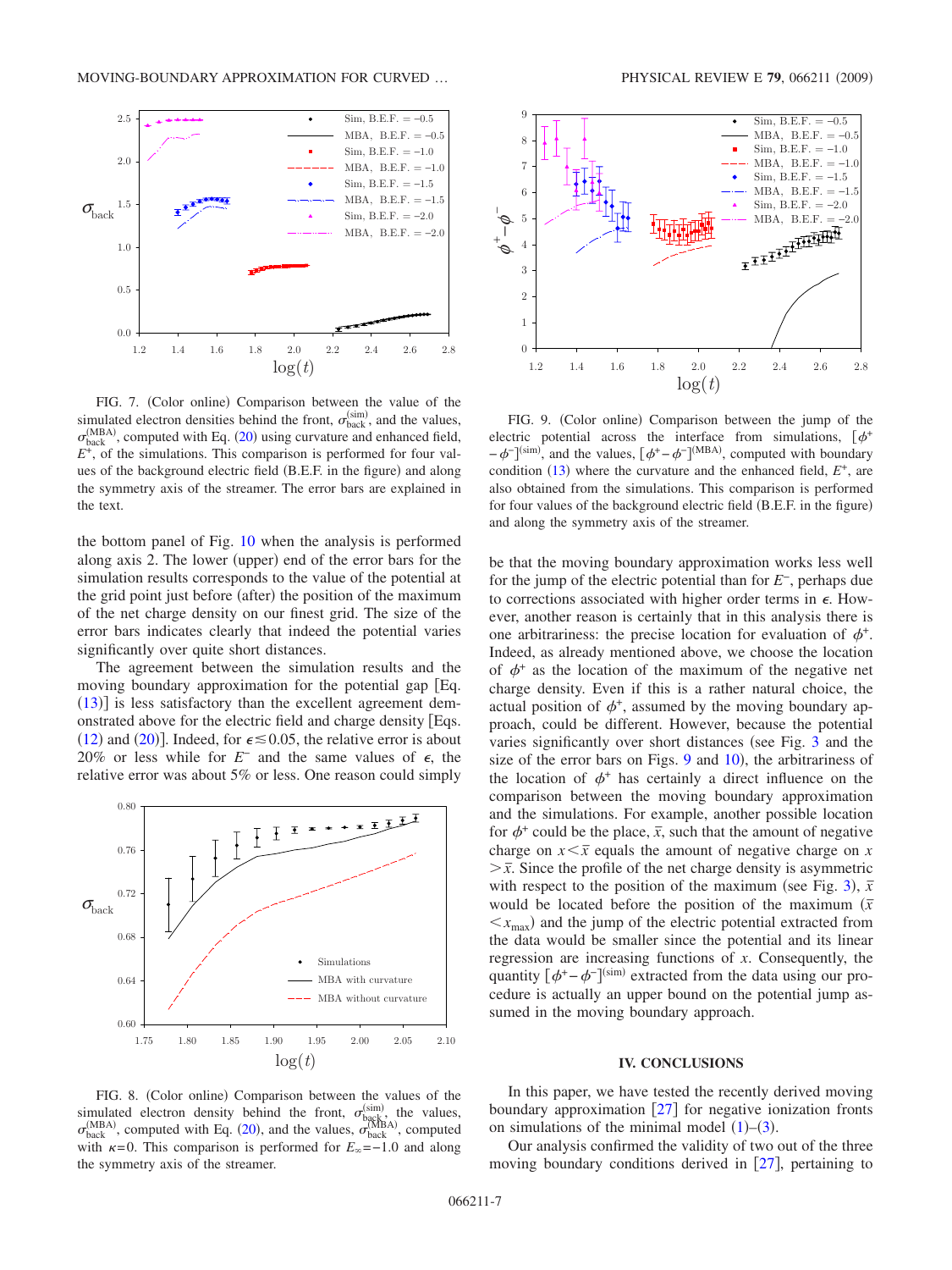<span id="page-7-16"></span>

FIG. 10. (Color online) Comparison of moving boundary approximation and simulation along the off-center axis 2 as indicated in Fig. [2](#page-2-2) for two values of the background electric field (B.E.F. in the figure). Top: comparison between the simulated electric field behind negative ionization fronts,  $E^{-\text{(sim)}}$ , and the values,  $E^{-(MBA)}$ , computed with boundary condition ([12](#page-1-4)). Middle: comparison between the value of the simulated electron densities behind the front,  $\sigma_{\text{back}}^{(\text{sim})}$ , and the values,  $\sigma_{\text{back}}^{(\text{MBA})}$ , com-puted with Eq. ([20](#page-2-0)). Bottom: comparison between the jump of the electric potential across the interface from simulations,  $[\phi^+$  $-\phi^{-}$ ]<sup>(sim)</sup>, and the values,  $[\phi^+ - \phi^-]^{(MBA)}$ , computed with boundary condition  $(13)$  $(13)$  $(13)$ .

the curvature dependence of the electrostatic field and the charge density in the ionized region behind the propagating front. We showed that these boundary conditions are satisfied for slightly curved fronts, characterized by a small ratio between the front width  $\ell_{\alpha}^{-}$  and the radius of curvature  $\kappa^{-1}$  of the front. A third boundary condition, concerning the potential jump across the curved front, has not been fully confirmed—a problem that we attribute to the inherent arbitrariness in extracting the appropriate potential values (corresponding to their value at the discontinuity line assumed by the moving boundary approach) from simulations. Further study of the range of validity of this condition will require the development of quantitative tools for such analysis.

The moving boundary approximation improves with growing electric field that coincides with a decreasing contribution of diffusive effects; here we recall from Sec. [I](#page-0-5) that the boundary approximation requires vanishing diffusion while the PDE solution requires a small nonvanishing diffusion coefficient for the analytical and numerical methods presently available for the authors to work.

Finally, the usefulness of the moving boundary approach for analytic and numerical studies of streamer dynamics depends crucially on its capability to describe front dynamics when the ratio  $\epsilon$  is not small, as could happen, at least in principle, along some regimes of the propagating front. A progress in studying this important question will require extension of the MBA derived in  $[27]$  $[27]$  $[27]$  to such regime and comparison with numerical simulations along the approach developed in this paper.

#### **ACKNOWLEDGMENTS**

The work of F.B. was supported by The Netherlands Organization for Scientific Research (NWO) through Contract No. 633.000.401 within the program "Dynamics of Patterns." The work of A.L. was supported by the Dutch STW Project No. 06501. The work of B.D. in The Netherlands was supported by NWO.

- [1] Yu. P. Raizer, Gas Discharge Physics (Springer, Berlin, 1991).
- <span id="page-7-4"></span><span id="page-7-0"></span>2 U. Ebert, C. Montijn, T. M. P. Briels, W. Hundsdorfer, B. Meulenbroek, A. Rocco, and E. M. van Veldhuizen, Plasma Sources Sci. Technol. **15**, S118 (2006).
- [3] U. Ebert and D. D. Sentman, J. Phys. D 41, 230301 (2008).
- <span id="page-7-1"></span>4 U. Ebert, W. van Saarloos, and C. Caroli, Phys. Rev. Lett. **77**, 4178 (1996).
- <span id="page-7-2"></span>5 U. Ebert, W. van Saarloos, and C. Caroli, Phys. Rev. E **55**, 1530 (1997).
- <span id="page-7-5"></span>[6] C. Wu and E. E. Kunhardt, Phys. Rev. A 37, 4396 (1988).
- <span id="page-7-8"></span>[7] S. K. Dhali and P. F. Williams, Phys. Rev. A 31, 1219 (1985).
- [8] S. K. Dhali and P. F. Williams, J. Appl. Phys. **62**, 4696 (1987). [9] P. A. Vitello, B. M. Penetrante, and J. N. Bardsley, Phys. Rev.
- E 49, 5574 (1994).
- [10] M. Arrayás, U. Ebert, and W. Hundsdorfer, Phys. Rev. Lett. 88, 174502 (2002).
- [11] A. Rocco, U. Ebert, and W. Hundsdorfer, Phys. Rev. E 66,

035102(R) (2002).

- 12 C. Montijn, U. Ebert, and W. Hundsdorfer, Phys. Rev. E **73**, 065401(R) (2006).
- <span id="page-7-10"></span>[13] C. Montijn, W. Hundsdorfer, and U. Ebert, J. Comput. Phys. **219**, 801 (2006).
- <span id="page-7-9"></span>[14] C. Li, W. J. M. Brok, U. Ebert, and J. J. A. M. van der Mullen, J. Appl. Phys. 101, 123305 (2007).
- <span id="page-7-3"></span>[15] A. Luque, U. Ebert, C. Montijn, and W. Hundsdorfer, Appl. Phys. Lett. 90, 081501 (2007).
- <span id="page-7-6"></span>[16] A. Luque, V. Ratushnaya, and U. Ebert, J. Phys. D 41, 234005  $(2008).$
- <span id="page-7-7"></span>[17] J. J. Sämmer, Z. Phys. **81**, 440 (1933).
- <span id="page-7-11"></span>[18] E. D. Lozansky and O. B. Firsov, J. Phys. D 6, 976 (1973).
- <span id="page-7-12"></span>[19] S. Howison, SIAM J. Appl. Math. 46, 20 (1986).
- <span id="page-7-13"></span>20 B. Meulenbroek, U. Ebert, and L. Schäfer, Phys. Rev. Lett. **95**, 195004 (2005).
- <span id="page-7-15"></span><span id="page-7-14"></span>21 F. Brau, A. Luque, B. Meulenbroek, U. Ebert, and L. Schäfer,